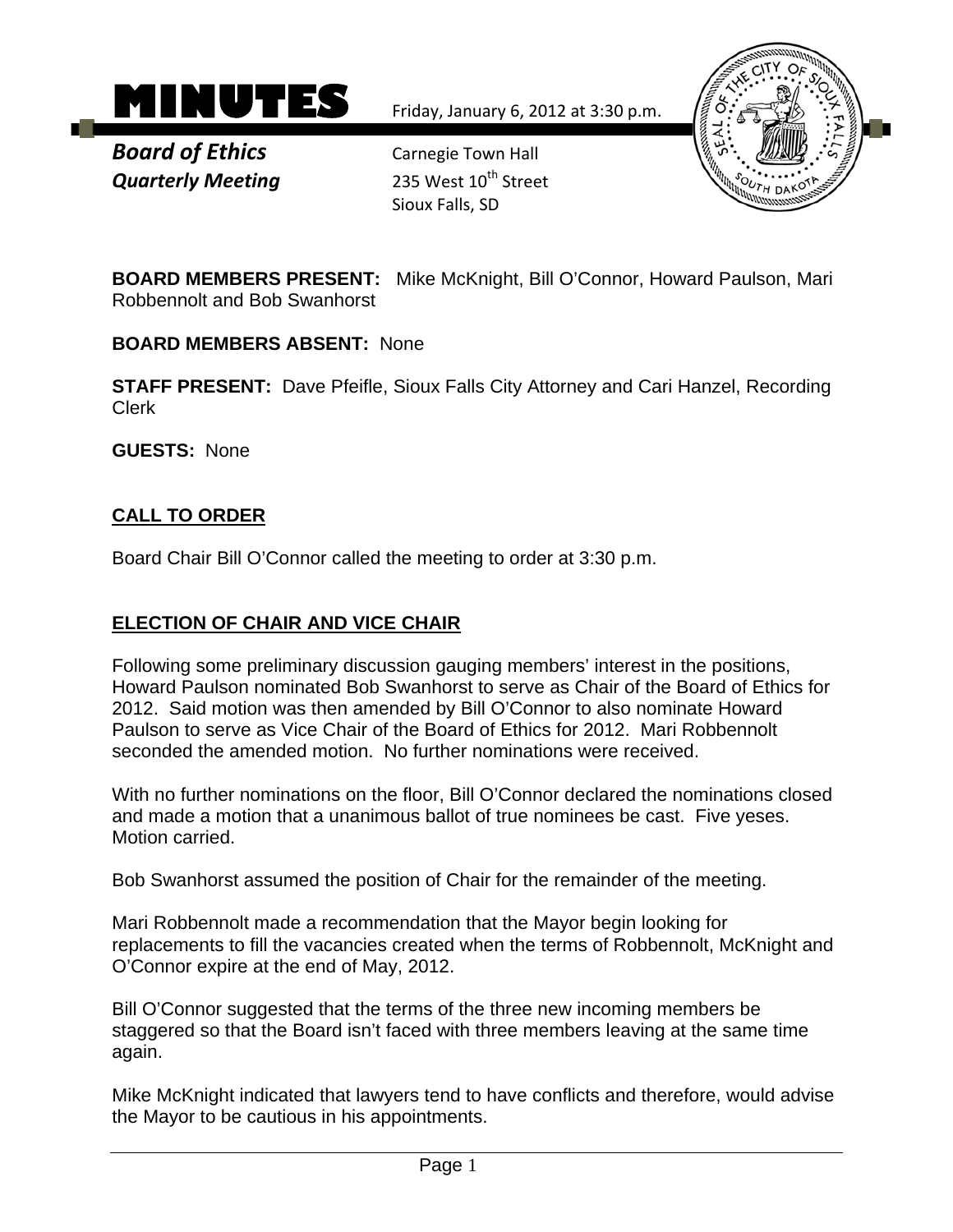# **APPROVAL OF MINUTES**

A motion was made by Mari Robbennolt and seconded by Howard Paulson to approve the minutes from the Special Meeting on October 27, 2011. Five Yeses. Motion carried.

### **APPROVAL OF 2011 ANNUAL REPORT**

A motion was made by Mike McKnight and seconded by Bill O'Connor to approve the 2011 Annual Report. Five Yeses. Motion carried.

#### **BUSINESS OR ISSUES BROUGHT BEFORE THE BOARD**

### **A. REVIEW OF ETHICS ORDINANCES:**

Dave Pfeifle reviewed with the Board suggested revisions to the following ethics ordinance sections: 12½ -8, 12½ -9, 12½ -10, 12½ -12, 12½ -15, 12½ -19, 12½ -21, 12½ -22, 12½ -23, 12½ -24, 12½ -26, 12½ -31, 12½ -34, and 12½ -35. Drafts of the revisions along with a written memorandum from Pfeifle explaining the proposed changes were previously submitted to the Board and posted on the City's website in advance of today's meeting.

A motion was made by Bill O'Connor and seconded by Mike McKnight to make a recommendation to the City Council to adopt the proposed amendments as presented today.

## **B. DISCUSSION AND ADOPTION OF AMENDED BOE PROCEDURES:**

Dave Pfeifle presented the Board with suggested revisions to the Board's Rules of Procedure. A draft of the revisions was previously submitted to the Board and posted on the City's website in advance of today's meeting.

Bill O'Connor suggested enlarging the time frame, currently 2 business days, within which to schedule a meeting of the Board and provide the accused with notice of a complaint and the meeting date. O'Connor explained that two days is often not enough time to get a meeting scheduled with five citizen board members due to scheduling conflicts and communication delays.

A motion was made by Bill O'Connor and seconded by Mari Robbennolt to accept the proposed revisions to the Board's Rules of Procedure as of January 6, 2012 with authority given to Attorney Dave Pfeifle to make any additional clerical changes to the Rules and/or recommendations for change to the ordinances to enlarge the 2 day requirement. Five Yeses. Motion carried.